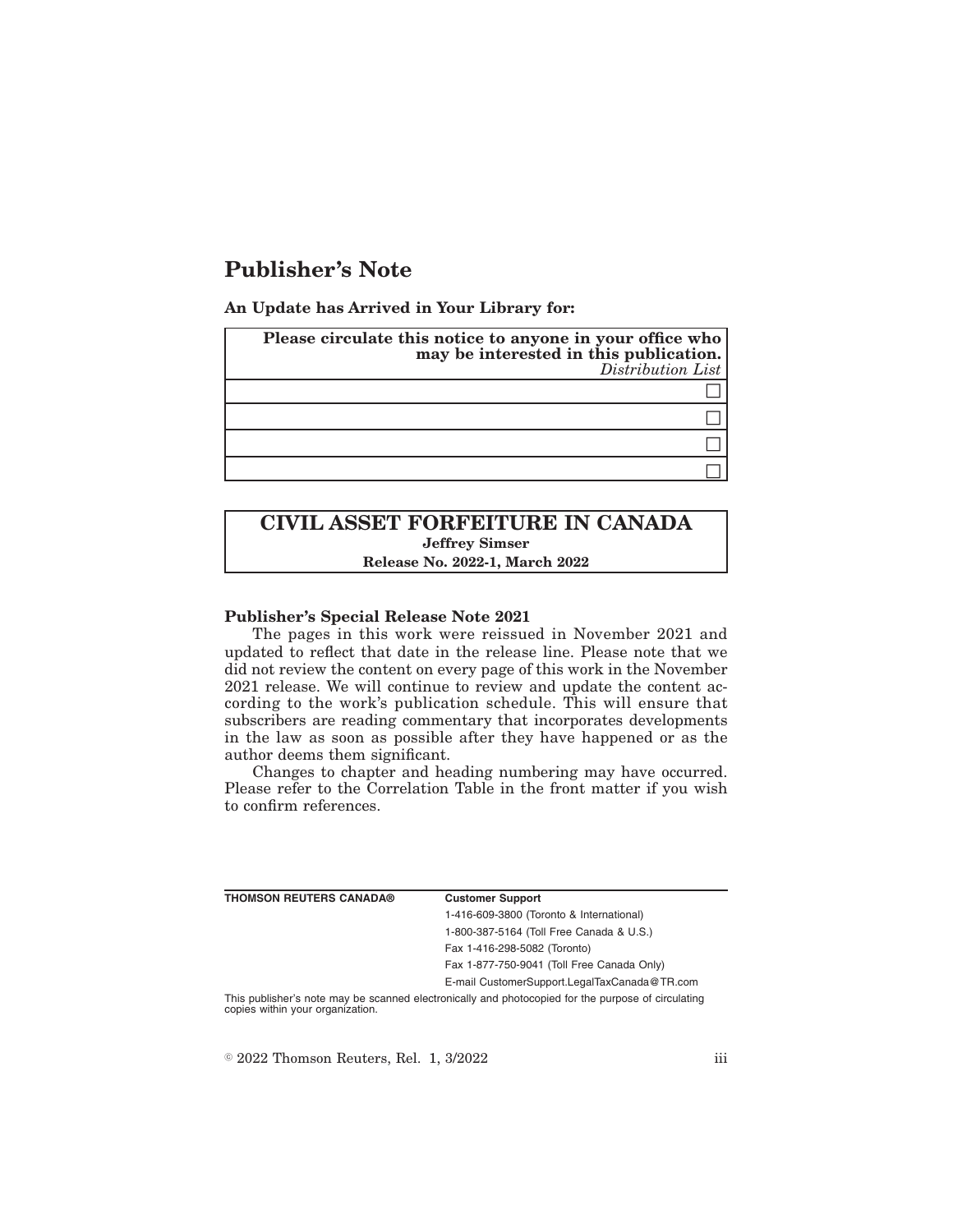#### **What's New in this Update:**

- E The Cullen Commission' s hearings in British Columbia are complete and the Attorney General has given an extension to May 2022 for the delivery of their report. There are valuable resources on the Commission's website (www.cullencommission.ca). For those interested, the site archives my expert witness testimony and a paper on civil forfeiture (December 14, 2020) as well as a co-authored paper on money laundering (April 9, 2021). Sadly, one of my coauthors, Professor Cockfield, passed away suddenly in January 2022.
- The Commission may choose to comment on a failed case in Ontario (discussed at 1.11 and 8.29). Despite the 112,998 documents filed by the Attorney General, nearly \$4 million in frozen assets were returned to the respondents. As powerful as an *in rem* process is, practitioners take cases as they find them and need to make strategic choices and offer the court knowledgeable advocacy. In this instance, the court rejected the civil forfeiture application in almost every respect, at one point referring to the Attorney General's "baseless and repugnant argument". There was clear money laundering in the transactions; the court was not willing to visit the consequences of that activity on the respondents, who had legitimate sources of funds and who claimed to be unaware of the source of the tainted funds. A portion of the money laundering was accomplished through an informal value transfer system that the court called a Hawala. Payments made into Chinese bank accounts were offset by corresponding payments into Canadian accounts. Some of the Canadian funds came from numbered companies in Alberta and British Columbia; electronic fund transfers had their provenance in illegal marihuana sales. Another tranche was laundered through a variant on the black-market peso exchange or BMPE (although this did not appear to be argued before the court). BMPE was used by Columbian cartels. An American purchaser of cocaine would buy goods in the United States (everything from consumer goods through to helicopters) and export them to Columbia to settle their account with the cartel. In the Ontario case, a Canadian grocery chain paid money to the respondents for groceries produced in China; the respondents made offsetting bank account deposits in China to pay the mainland wholesalers and manufacturers. Money laundering is best understood as a process to move value. The court was caught up on a process about "money" (observing, unhelpfully, that the cash never left China). Finally, the Attorney General did not appear to bring cases helpful cases from Australia on cuckoo smurfing to the attention of the court.